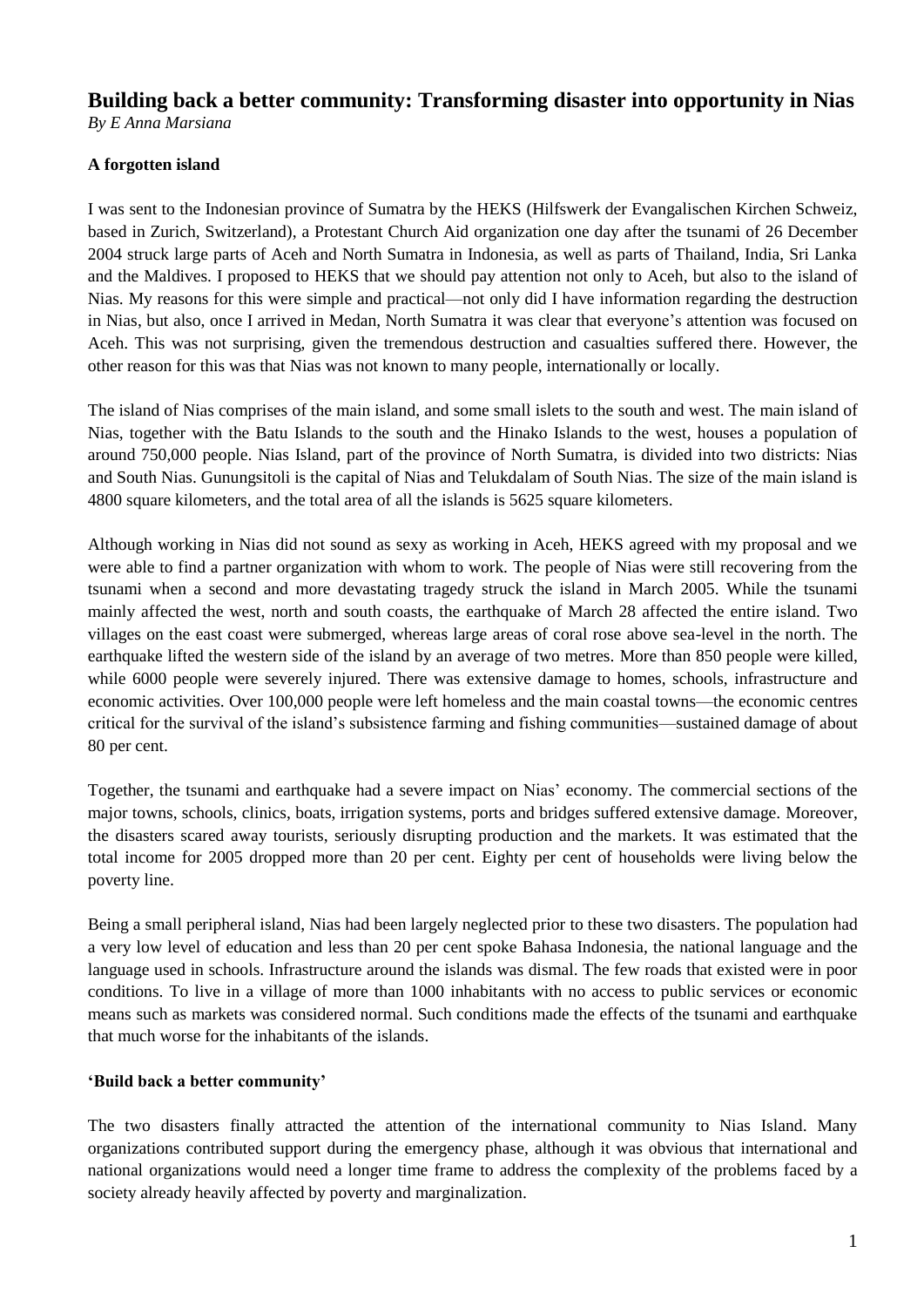It was therefore prudent that the BRR for Aceh and Nias (The national Reconstruction and Rehabilitation Agency for Aceh and Nias) along with all I/NGOs working in Aceh and Nias, decided to centre all rehabilitation work on the premise 'Build back a better community'. Although such a premise is basic to any disaster relief work, it was of great consequence for Aceh and Nias for historical reasons. In Aceh, apart from the tsunami taking more than 130,000 lives, the community has long been torn apart by conflict and civil war. Nias on the other hand, has long been neglected from any development by the government.

With over 25 international groups as well as a large number of national NGOs working on Nias at that time, turning the disaster into opportunity and building back a better community was not just an option, but rather a duty. Otherwise, a huge amount of resources would have been wasted. It was our responsibility to turn the disaster that had taken thousands of lives and nearly destroyed the entire island into an opportunity to develop the island in a holistic and sustainable way. By doing so, not only would we help the survivors to overcome their trauma, but also help them transform threat into challenge and disaster into opportunity, thereby being more resilient in the future.

In accordance with HEKS policy to work with local organizations, we found a very capable local group to work with, HOLI'ANA'A. This policy helps to empower local capacity, which is crucial as ultimately, they are the ones who will stay behind. International and other NGOs usually stay for 1-3 years, before moving on to other disaster areas. Furthermore, local groups are aware of local conditions and customs. In our case, working with a local group helped in gaining people's trust. As in other isolated communities throughout the world, residents in the villages we worked in shared the traits of being suspicious, narrow minded and ignorant to information from outside. It was not easy to gain their trust even after some months of staying with them; even when they knew that they needed help and that these people were there to help. Working with a local organization was therefore a wise decision, and in the long term, it helped the community to open up. Clan-based conflicts are another challenge we had to deal with.

HOLI'ANA'A is a term for heaven found in Nias folk religion. Literally, it means a place full of gold, or a place where people's welfare—in its holistic meaning—is met. HOLIANA'A came to us with a village-based approach instead of the usual (sporadic) activities approach. The village-based approach focuses on certain villages, involving an integrated project covering various activities with long term targets. While this was not a new approach for someone working in the development field, it was not easy to convince HEKS and its donors that the approach would work effectively for rehabilitation projects. In the end, my superior in Switzerland supported me; we decided to proceed slowly and not let ourselves be driven by the considerable funding pressure.

#### **Remote and devastated: Survival against the odds**

HEKS began working with HOLI'ANA'A in six villages of three different sub-districts: Hiligawöni, Bitaya, O.Tumula, in Alasa sub-district, Muzöi in East Lahewa sub-disctrict, and Sifaoro'asi and Faekhuna'a in Afulu sub-disctrict. Two more villages, Banua Sibohou in Alasa sub-district and Lauru Fadoro in Afulu sub-district were subsequently included. HEKS also decided to work with another local group, PESADA, focusing on developing women's groups in 11 villages spread out in 10 sub-districts in Nias and South Nias. Some of these villages were affected by both the tsunami and the second earthquake that devastated almost 80 per cent of the island.

Many of the villages were severely isolated. To reach Muzöi for instance, you have to first go by motorbike for two hours, wait for another 1-2 hours until it is low tide so you can cross two wide rivers with the bike, continue on the bike for another half an hour, before leaving the bike to continue the journey in a small canoe for 1-1.5 hours—depending on the season. This requires you to arrange for locals to lend you their canoe some days in advance, keeping in mind that there existed no means of communications until three years after the project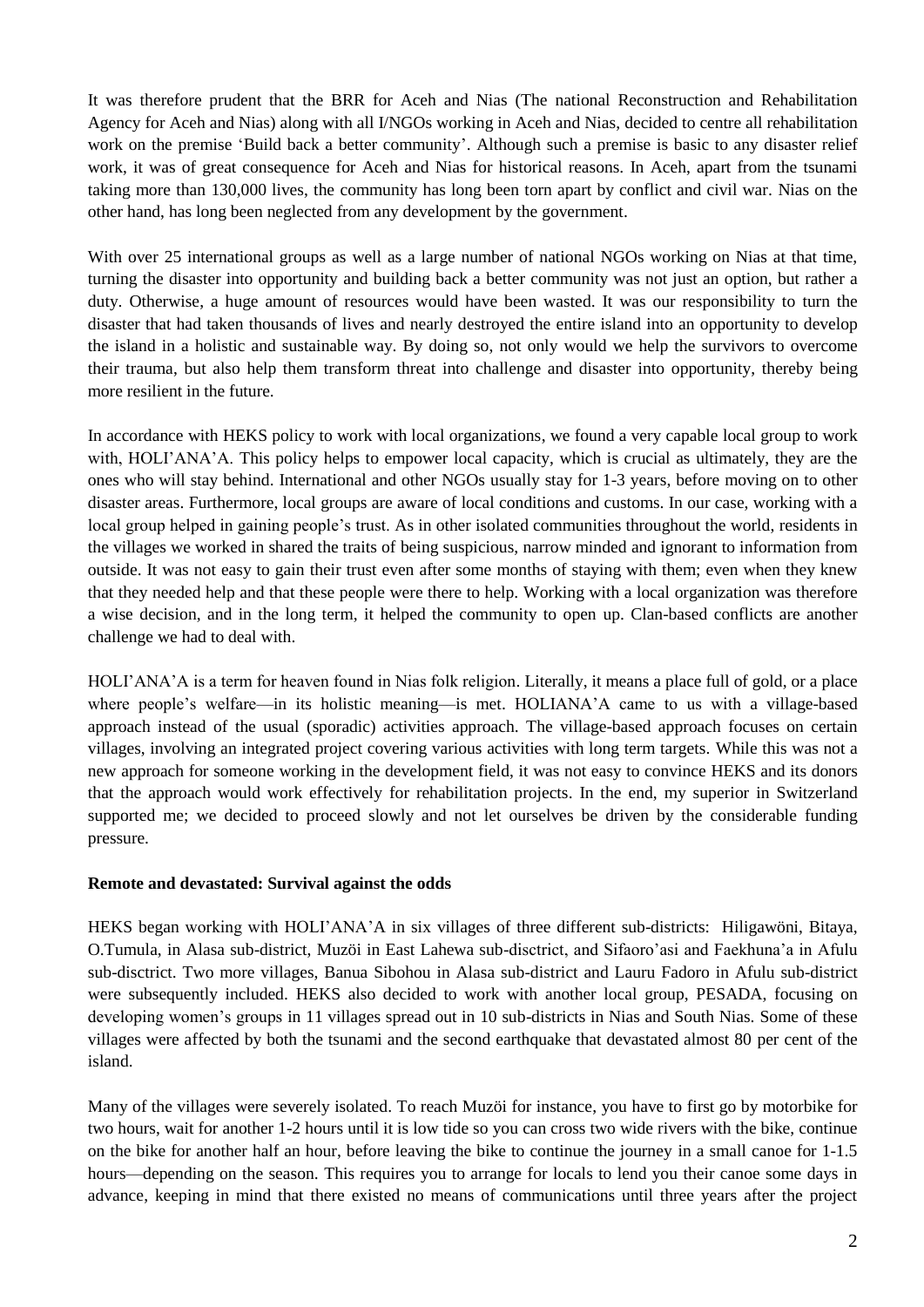began. To get to O Tumula, you have to spend four hours on a motorbike and then continue on foot for 1-3 hrs crossing a thigh-high swamp. [photo 1]

The remoteness of the villages was difficult for a Swiss colleague to comprehend until he experienced it himself when he visited Nias early last year: "My dear, I have read many times of how remote the areas were, but definitely I had no idea of how remote it was, I never expected that it was **this** remote..."

As a result of the remoteness, even BRR failed to resolve how the rehousing project could be done. However, this was also because the project failed to recognize and make maximum use of the local resources in participatory ways.

Happily, after some negotiations, BRR agreed to finance an access road to the villages. Although construction was interrupted a few times due to the remote location, there is hope that work will begin again in 2009. The BRR and its new funding partner will also build a permanent bridge over the Tumula River, linking O Tumula to the town where the main market and public services are located.

## **Restoring livelihoods and local capacities**

Given the conditions of these communities, it was clear that a medium-long term project with a timeframe of 2- 3 years was essential in achieving sustainable goals. For this reason, all projects undertaken by HEKS were of a period of 2.5-3 years, expandable for several more months or even years, based on the end evaluation. Unfortunately, this is not shared by all NGOs, many of whom were working in Nias on a short term basis. Many more work on a 'fund available basis'. One NGO planned a medium term project but ended it after only a year of implementation. Another NGO set up a nine-month project, but then extended it for three months and then three more months, and another three months, simply because new funds were available. Perhaps one of the stranger incidents was when an international organization told local groups to write false reports of their projects because its office was closing due to a lack of funds. Two months later, new funds allowed the office to reopen; they had to build a new office and buy new cars as the old ones had been donated to government offices. As a grassroots activist, I was dismayed by such methodology in running rehabilitation projects. The few NGOs that tried hard to think and work on medium-long term rehabilitation projects were thus doubly important in building back a better Nias.

Through its 2.5-3 year project, HEKS and its partners aimed to ensure economic recovery and livelihood rehabilitation for over 3500 families in 19 villages, and contribute to better disaster preparedness. As most villagers had lost their homes, HEKS and its partners made sure their housing needs would be met by other organizations or by the BRR. This has not been completely successful however; as mentioned earlier, due to the remoteness of one of the villages, no house there has been rebuilt, either by the BRR or other NGOs.

In each village, the project was quite wide-ranging. It involved replacing lost livelihood instruments such as boats, fishing gear and farming equipment, to repairing and constructing clean water sources, latrines and related sanitation facilities, to building simple roads that allowed economic access and evacuation, to providing support and organization for socio-economic activities. Women for instance, were encouraged to begin income generating projects; they were provided with start-up capital and relevant business course training, including business and market management for small-scale business. Courses on sustainable fishery and agriculture, as well as market networking were organized for the men. After the various businesses were up and running, Credit and Saving Unions were formed to sustain them. Training courses on other socially relevant issues were also provided, such as gender awareness for men and women, community organization, gender and conflict sensitive leadership training. These were seen as important for social change and long term development. [photos 2, 3,4 big size]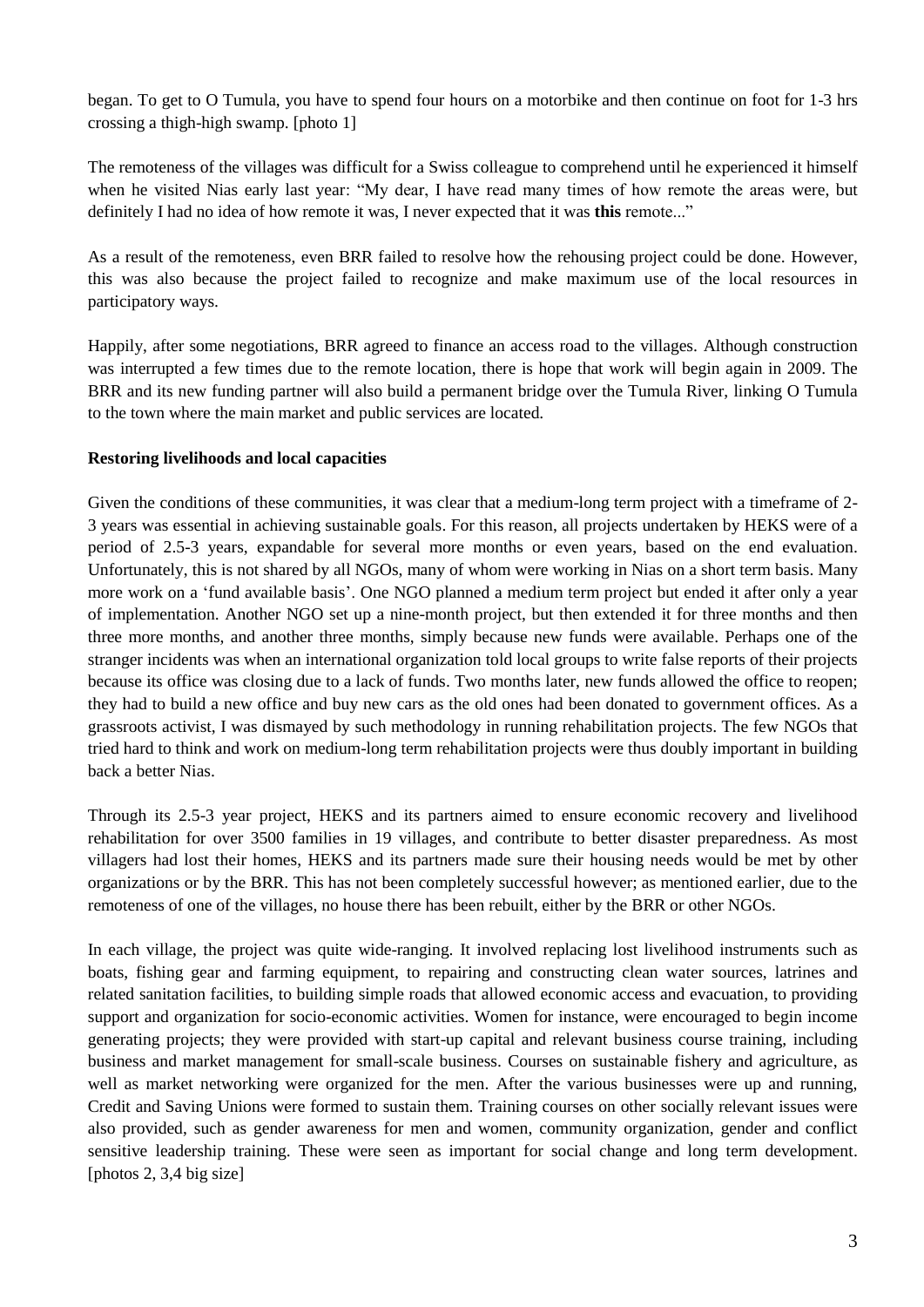The participatory approach of the project was at first difficult for the islanders to accept. This was not because they were incapable of valuable contributions, but because they had learned the wrong way of what constitutes a rehabilitation project. The immense international generosity and concern towards the tsunami survivors translated into huge amounts of money collected by I/NGOs, which put them under considerable pressure to spend the funds. Given the amount of money as well as the time frame in which it had to be used, many NGOs were forced to spend the money as quickly and easily as possible. Suddenly, there were numerous grants available through different NGOs. Emergency and rehabilitation projects were understood to mean NGOs distributing money to the people—as grants without much effort from the people's side; as start-up capital to set up businesses without having to account for any business development (because in many cases after just one year the NGOs had left the island or even the country), or as income generating projects without guidance from the NGOs. In fact, many people initially refused to attend meetings organized by HOLI'ANA'A or PESADA when they learned they would not be paid for doing so, contrary to their experiences with other organizations. Not only was all this misleading, but it also worked against local capacity and wisdom.

In time, the villagers were convinced that a participatory approach is the best way to guarantee the sustainability of the project goals. Also, being consulted in all activities helped people, especially the women, to gain confidence and self esteem. Credit for this must be given to the local partner organizations, whose patience and efforts were able to assure people that they have the capacity to rebuild their lives; they must begin with what they have; only they can decide what they want and change their condition; and finally, that the role of an NGO is but to support their efforts.

## **Four years later…**

Four years have today passed since the tsunami and subsequent earthquake. The BRR is winding up, and its office will be closed by the end of April 2009. A larger number of NGOs have left both Aceh and Nias. At the time of writing, there are 10 international organizations, including UN bodies, hoping to finish their projects by mid 2009 or 2010 at the latest, leaving 10 local organizations working on Nias.

It is easy to see that Nias today is far more developed, not only compared to the beginning of the post-tsunami work, but also compared to the conditions prior to the tsunami. The island's infrastructure as well as social organization has come a long way in the last four years. As noted before, there were few accessible roads on the island when we began working there. Only one simple 5km road, 1.5m wide, could be found in the city of Gunungsitoli. Outside Gunungsitoli however, nothing existed that could be called a road. To date, 6-8m wide roads measuring hundreds of kilometers in length have been built circling the island and connecting the city to major towns in the sub-district level. More than 60 per cent of the island's villages now have at least a primary school guaranteeing elementary education for children, while prior to the tsunami, there were few schools at the village level. Many sub-districts today also have a number of well equipped health clinics and Gunungsitoli's main hospital has been renovated and refurbished with modern equipments and facilities—through donations meeting international standards. The list of infrastructural developments does not end here; in short, it is fair to say that Nias is an example of how a disaster can be turned into an opportunity to build a better community.

As infrastructure on the island grew, so did the villages and sub-districts. In fact, many large areas were divided into two or three smaller villages or sub-districts, to enhance and quicken the development process. There is even an agreement that Nias district would be split into two new districts: West Nias and North Nias.

The socioeconomic status of the island has also improved considerably. Having just ended our first mediumterm project in four villages, it can be said that despite difficulties and delays in some activities, the impact of the project is tremendous. This can be seen in Bitaya, one of the four villages. In fact, Bitaya was the most remote village, where the BRR failed to execute the housing project. In the course of the four years, HOLI'ANA'A had no choice but to twice stop the project due to clan-based conflicts or due its remoteness. Today however, Bitaya is a different story. A rice farm of over 50 hectares is being maintained by a women's community based organization (CBO) formed by HOLI'ANA'A, with a production increase of 25 per cent. This has allowed the village to become self-reliant in their staple food. Moreover, with a rice mill operated by another CBO, Bitaya is even able to supply rice to neighbouring villages. Eighty per cent of Bitaya's households